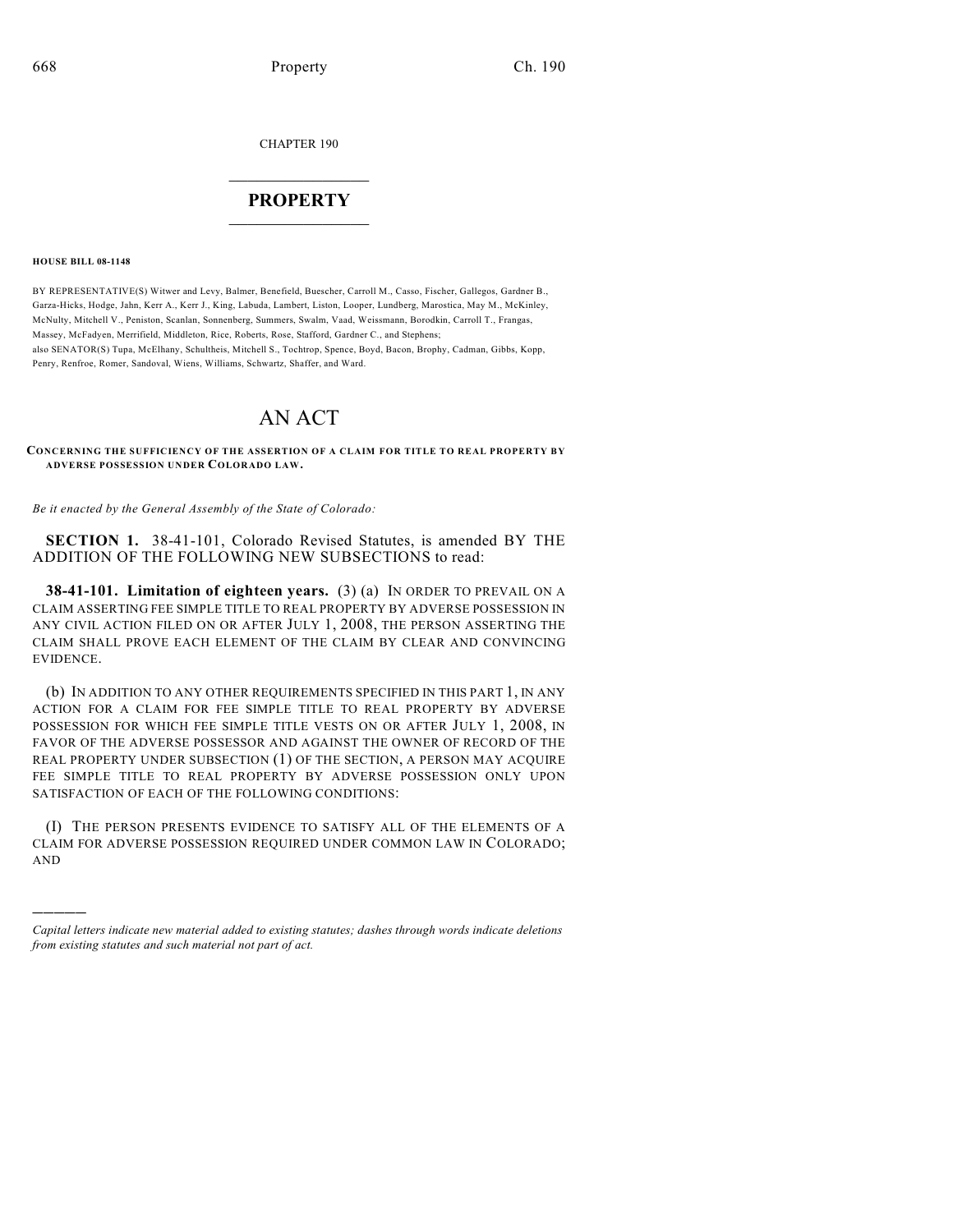## Ch. 190 **Property Property** 669

(II) EITHER THE PERSON CLAIMING BY ADVERSE POSSESSION OR A PREDECESSOR IN INTEREST OF SUCH PERSON HAD A GOOD FAITH BELIEF THAT THE PERSON IN POSSESSION OF THE PROPERTY OF THE OWNER OF RECORD WAS THE ACTUAL OWNER OF THE PROPERTY AND THE BELIEF WAS REASONABLE UNDER THE PARTICULAR CIRCUMSTANCES.

(4) NOTWITHSTANDING ANY OTHER PROVISION OF THIS SECTION, THE PROVISIONS OF SUBSECTIONS (3) AND (5) OF THIS SECTION SHALL BE LIMITED TO CLAIMS OF ADVERSE POSSESSION FOR THE PURPOSE OFESTABLISHING FEE SIMPLE TITLE TO REAL PROPERTY AND SHALL NOT APPLY TO THE CREATION, ESTABLISHMENT, PROOF, OR JUDICIAL CONFIRMATION OR DELINEATION OF EASEMENTS BY PRESCRIPTION, IMPLICATION, PRIOR USE, ESTOPPEL, OR OTHERWISE, NOR SHALL THE PROVISIONS OF SUBSECTIONS (3) OR (5) OF THIS SECTION APPLY TO CLAIMS OR DEFENSES FOR EQUITABLE RELIEF UNDER THE COMMON-LAW DOCTRINE OF RELATIVE HARDSHIPS, OR CLAIMS OR DEFENSES GOVERNED BY ANY OTHER STATUTE OF LIMITATIONS SPECIFIED IN THIS ARTICLE. NOTHING IN THIS SECTION SHALL BE CONSTRUED TO MEAN THAT ANY ELEMENTS OF A CLAIM FOR ADVERSE POSSESSION THAT ARE NOT OTHERWISE APPLICABLE TO THE CREATION, ESTABLISHMENT, PROOF, OR JUDICIAL CONFIRMATION OR DELINEATION OF EASEMENTS BY PRESCRIPTION, IMPLICATION, PRIOR USE, ESTOPPEL, OR OTHERWISE ARE MADE APPLICABLE PURSUANT TO THE PROVISIONS OF THIS SECTION.

(5) (a) WHERE THE PERSON ASSERTING A CLAIM OF FEE SIMPLE TITLE TO REAL PROPERTY BY ADVERSE POSSESSION PREVAILS ON SUCH CLAIM, AND IF THE COURT DETERMINES IN ITS DISCRETION THAT AN AWARD OF COMPENSATION IS FAIR AND EQUITABLE UNDER THE CIRCUMSTANCES, THE COURT MAY, AFTER AN EVIDENTIARY HEARING SEPARATELY CONDUCTED AFTER ENTRY OF THE ORDER AWARDING TITLE TO THE ADVERSE POSSESSOR, AWARD TO THE PARTY LOSING TITLE TO THE ADVERSE POSSESSOR:

(I) DAMAGES TO COMPENSATE THE PARTY LOSING TITLE TO THE ADVERSE POSSESSOR FOR THE LOSS OF THE PROPERTY MEASURED BY THE ACTUAL VALUE OF THE PROPERTY AS DETERMINED BY THE COUNTY ASSESSOR AS OF THE MOST RECENT VALUATION FOR PROPERTY TAX PURPOSES. IF THE PROPERTY LOST HAS NOT BEEN SEPARATELY TAXED OR ASSESSED FROM THE REMAINDER OF THE PROPERTY OF THE PARTY LOSING TITLE TO THE ADVERSE POSSESSOR, THE COURT SHALL EQUITABLY APPORTION THE ACTUAL VALUE OF THE PROPERTY TO THE PORTION OF THE OWNER'S PROPERTY LOST BY ADVERSE POSSESSION INCLUDING, AS APPROPRIATE, TAKING INTO ACCOUNT THE NATURE AND CHARACTER OF THE PROPERTY LOST AND OF THE **REMAINDER** 

(II) AN AMOUNT TO REIMBURSE THE PARTY LOSING TITLE TO THE ADVERSE POSSESSOR FOR ALL OR A PART OF THE PROPERTY TAXES AND OTHER ASSESSMENTS LEVIED AGAINST AND PAID BY THE PARTY LOSING TITLE TO THE ADVERSE POSSESSOR FOR THE PERIOD COMMENCING EIGHTEEN YEARS PRIOR TO THE COMMENCEMENT OF THE ADVERSE POSSESSION ACTION AND EXPIRING ON THE DATE OF THE AWARD OR ENTRY OF FINAL NONAPPEALABLE JUDGMENT, WHICHEVER IS LATER. IF THE PROPERTY LOST HAS NOT BEEN SEPARATELY TAXED OR ASSESSED FROM THE REMAINDER OF THE PROPERTY OF THE PARTY LOSING TITLE TO THE ADVERSE POSSESSOR, SUCH REIMBURSEMENT SHALL EQUITABLY APPORTION THE AMOUNT OF